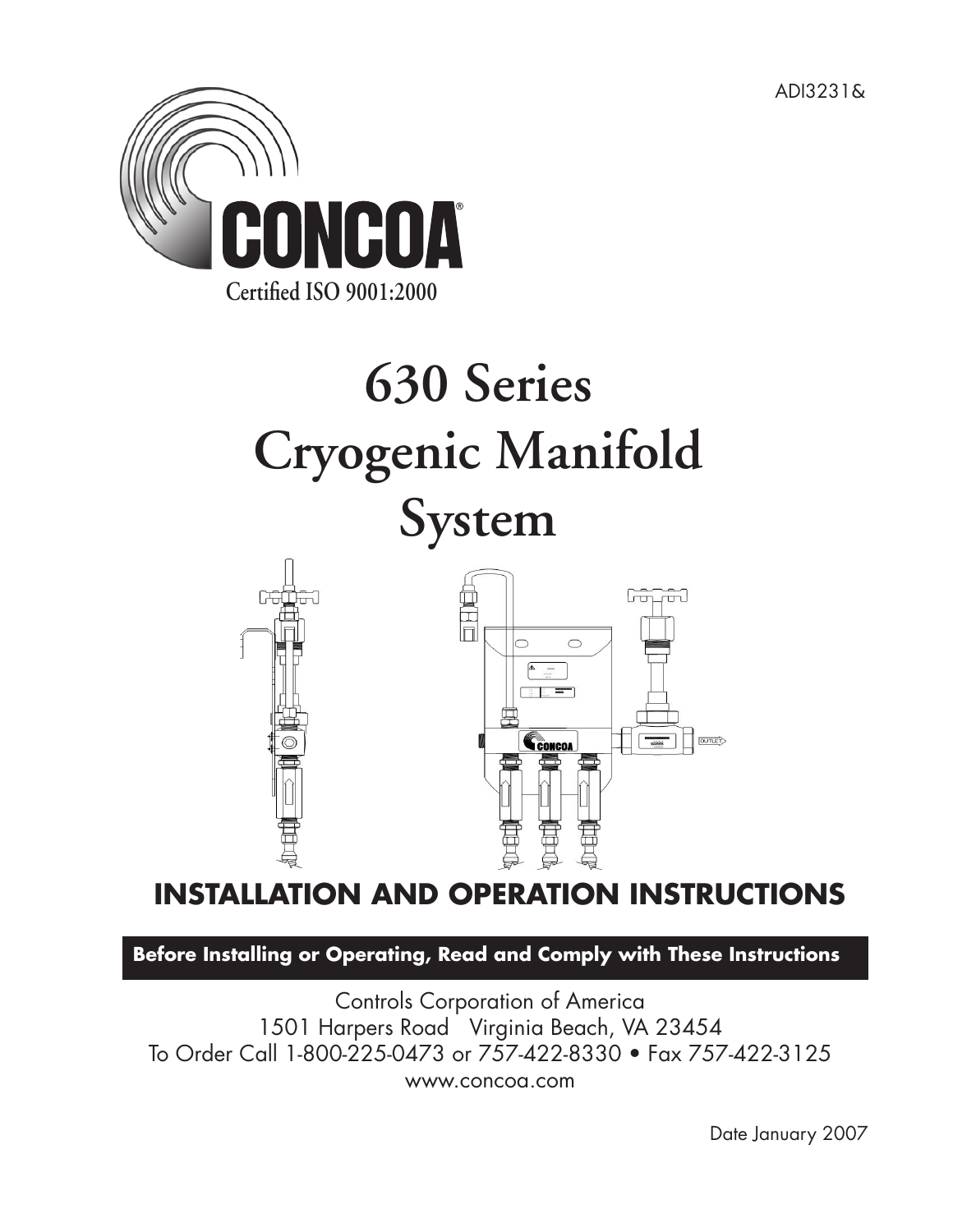# **THIS PAGE INTENTIONALLY LEFT BLANK**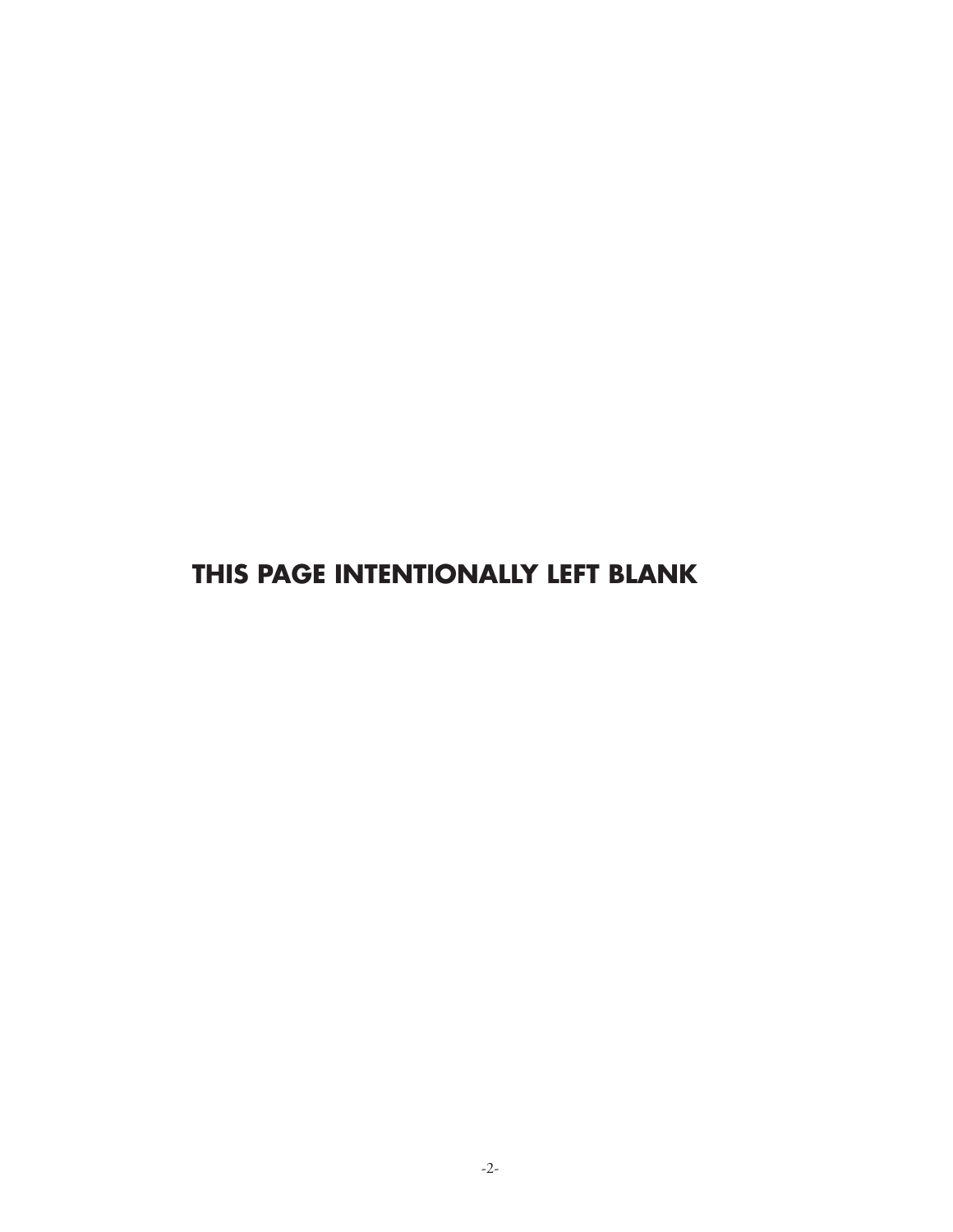# **DESCRIPTION OF PRODUCT**

The 630 series cryogenic manifold incorporates a universal bracket that allows mounting on a wall or on an individual liquid cylinder neck ring. The manifold can accommodate up to six liquid cylinders. The 630 incorporates an extended stem isolation valve for reliability and an integral relief valve for maximum safety. Optimum performance is achieved by coupling each liquid cylinder's vent valve to CONCOA's 629 series vent manifold kit with auxiliary pusher circuit. This solution enables the operator to maximize liquid withdrawal while maintaining pressure to a vaporizer.



**Figure 1** *630-1XXX Micro Manifold*

# **USER RESPONSIBILITY**

This equipment will perform in conformity with the description contained in this manual and accompanying labels and/or inserts when installed, operated, maintained, and repaired in accordance with the instructions provided. This equipment must be checked periodically. Improperly working equipment should not be used. Parts that are broken, missing, worn, or distorted should be replaced immediately. CONCOA recommends that a telephone or written request for service advice be made to CONCOA Customer Service in Virginia Beach, Virginia, PHONE: 1-800-225-0473, FAX: 1-757-422-3125, or E-MAIL: e-mail@concoa.com.

This equipment or any of its parts should not be altered without prior written approval by CONCOA. The user of this equipment shall have the sole responsibility for any malfunction that results from improper use, faulty maintenance, damage, improper repair, or alteration by anyone other than CONCOA or a service facility designated by CONCOA.

# **CUSTOMER ASSISTANCE**

Know the properties and special handling requirements of the gas being used. During the design phase the end user must consider the total manifold gas capacity in accordance with CGA P-12 1987 or newer. Equipment failure or misuse may lead to a sudden release of the service cryogenic liquid phase into the surrounding area. Proper safety measures should be established to handle these and other component failures.

In the event of equipment failure, call the CONCOA Customer Assistance Line: 1-800-225-0473. Please be prepared to provide the model number and serial number of the equipment involved, in addition to some details regarding its application. This would include inlet and outlet pressures, flow rate, environmental conditions, and gas service.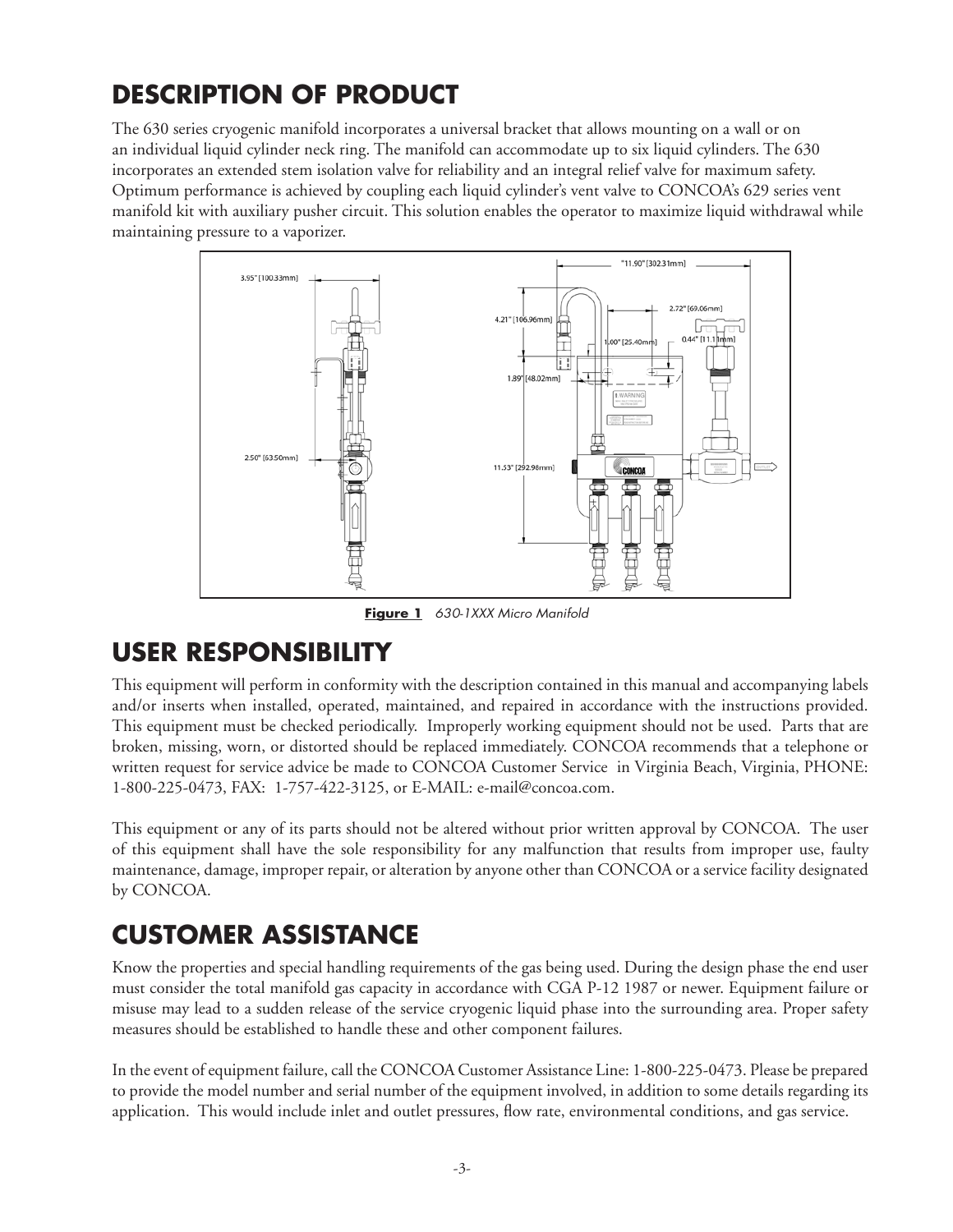## **Things to consider before removing the system from the box….**

- 1. Know the properties and special handling requirements of the gas being used. Many specialty gases are quite dangerous (flammable, toxic, corrosive, simple asphyxiant, or oxidizers). Equipment failure or misuse may lead to the sudden release of service gas into the surrounding area. Proper safety measures should be established to handle these and other component failures.
- 2. Be sure that the assembly purchased is suitable for the gas and type of service intended. The label provides the following information:
	- a. Model number
	- b. Serial number

Be sure that the equipment received conforms to the order specifications. The user is responsible for selecting equipment compatible with the gas in use, and conditions of pressure, temperature, flow, etc. Selection information can be found in CONCOA technical data sheets. In addition, CONCOA representatives are trained to aid in the selection process.

- 3. Inspect the assembly upon receipt to be sure that there is no damage or contamination. Pay particular attention to connecting threads. While CONCOA assembles system components to exacting leak-tight standards, the customer should also inspect for any loosening of parts that may occur in shipping or installation. Loose parts may be dangerously propelled from an assembly. If there are adverse signs (leakage or other malfunction), return the assembly to the supplier. While it is advised that soiled regulators be returned for cleaning, simple external dust or grease may be removed by a clean cloth and if required with aqueous detergent suitable for the application. If there are signs of internal contamination, return to the supplier.
- 4. Before system startup, it is recommended that all systems be pressure tested, leak tested, and purged with an inert gas such as nitrogen. To accomplish this with connections other than a CGA 580, it will be necessary to use an adapter. The recommended use of an adapter is for temporary use, for start-up and system checks only. Adapters should never be used on a permanent basis.

Comply with precautions listed in C.G.A. Pamphlet P-1, Safe Handling of Compressed Gases in Containers.

# **GENERAL SAFETY PRACTICES**

The vent manifold kit hoses (5290239-01-295 and 5290239-01-440) are intended to connect to the liquid can's gaseous vent use valve only. Use with any other gas phase is not safe. A typical liquid has a common flare connection for both the liquid use and vent use valves. Extreme caution must be taken to avoid cryogenic phase exposure to these hoses. Potential personal injury may be a result.

Do not remove the flow restrictors installed into the vent manifold. The restrictors are designed to prevent the hose from whipping while being depressurized.

Consult the cylinder distributor for the proper use of cylinders and for any restrictions on their use (such as flow rate and temperature requirements).

Store cylinders with valve caps screwed on, and cylinders chained to a supporting wall or column.

Handle cylinders carefully and only with valve caps screwed on. The cap will reduce the chance that the cylinder valve will break off if the cylinder is accidentally dropped or falls over. The cap also protects the cylinder valve from damage to screw threads, which could cause leaky connections.

All manifolds used with flammable gases should be provided with approved flashback arrestors to stop any burning gas in the pipeline from getting back to the manifold or cylinders.

No smoking should be permitted near oxygen, nitrous oxide, any other oxidizer, flammable gases, or flammable mixtures, or in areas where cylinders are stored.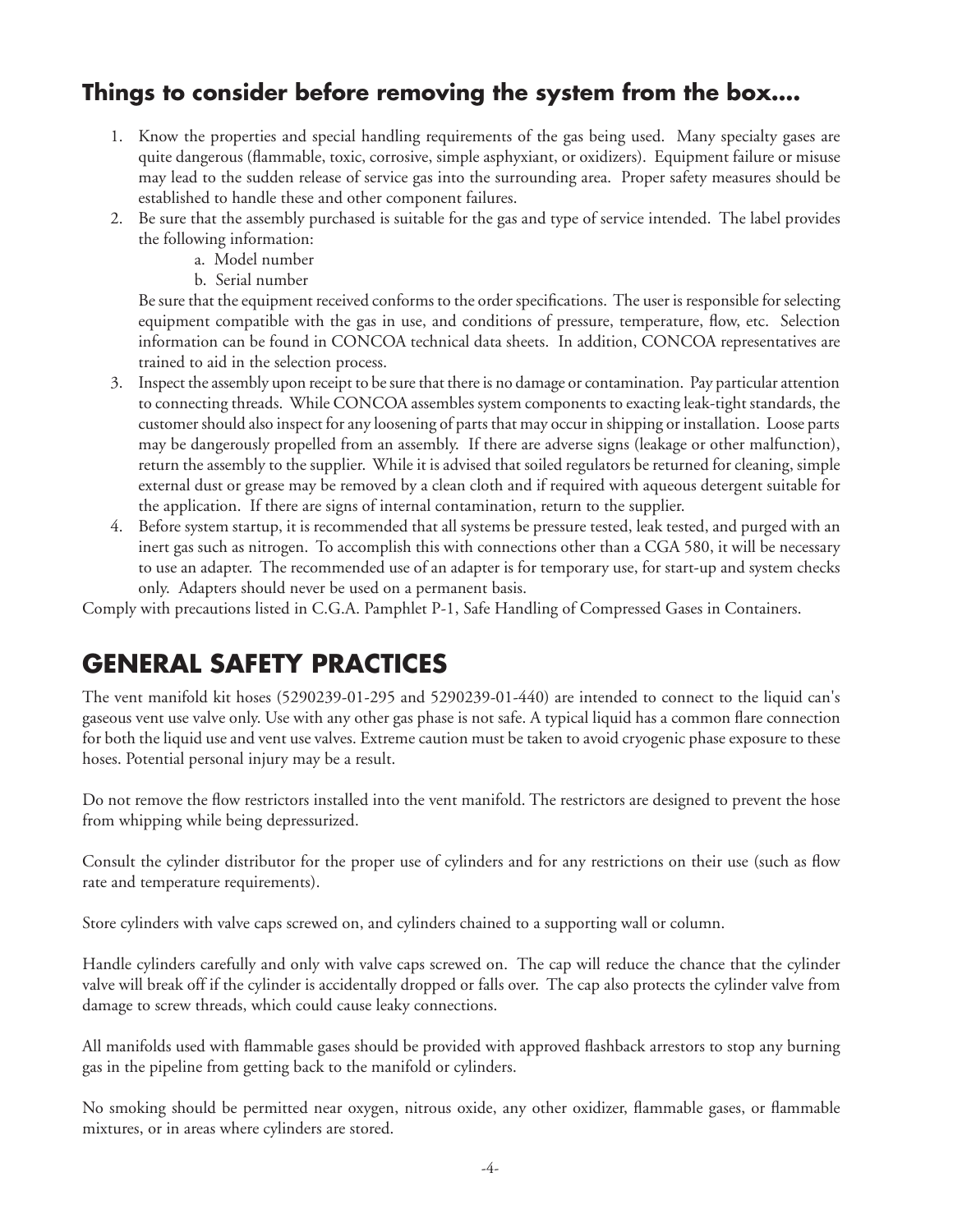Where oxygen or nitrous oxide is used, the manifold and cylinders must be kept clean. No oil, grease, or combustible substances should come in contact with oxygen or nitrous oxide storage or handling equipment. Such materials in contact with oxygen or nitrous oxide are readily ignitable and when ignited, will burn intensely. Never use an open flame when leak testing.

Always open valves slowly when high-pressure gases are being used.

Always be sure that a cylinder contains the correct gas before connecting it to any manifold.

Always leak-test any manifold or distribution pipeline before using.

Always be sure that the gas in a pipeline is the correct gas for the intended use. Always close all cylinder valves before disconnecting cylinders from a manifold.

Always remove all empty cylinders from a manifold before connecting full cylinders.

Always test cylinders to be sure the cylinders are full before connecting to a manifold.

Always secure cylinders, whether in use or in reserve.

Always secure cylinders and liquid cans, whether in use or in reserve.

Always install a pressure relief device anywhere liquid may be trapped.

**WARNING: Excess accumulation of oxygen creates an oxygen enriched atmosphere (defined by the Compressed Gas Association as an oxygen concentration above 23 percent). In an oxygen enriched atmosphere, flammable items burn vigorously and could explode. Certain items considered non-combustible in air may burn rapidly in such an environment. Keep all organic materials and other flammable substances away from possible contact with oxygen; particularly oil, grease, kerosene, clothes, wood, paint, tar, coal dust, and dirt which may contain oil or grease. DO NOT permit smoking or open flames in any area where oxygen is stored, handled, or used. Failure to comply with this warning may result in serious personal injury.**

**WARNING: Nitrogen and argon vapors in air may dilute the concentration of oxygen necessary to support or sustain life. Exposure to such an oxygen deficient atmosphere can lead to unconsciousness and serious injury, including death.**

**WARNING: Before removing cylinder parts or loosening fittings, completely empty the liquid cylinder of liquid and release the entire vapor pressure in a safe manner. External valves and fittings can become extremely cold and may cause painful burns to personnel unless properly protected. Personnel must wear protective gloves and eye protection whenever removing parts or loosening fittings. Failure to do so may result in personal injury because of the extreme cold and pressure in the cylinder.**

All gas distribution piping systems must meet the appropriate industrial standards for the intended service and must be thoroughly cleaned before using. For the United States, some applicable safety rules and precautions are listed below:



**Figure 2** - *Over Pressure Warning Label*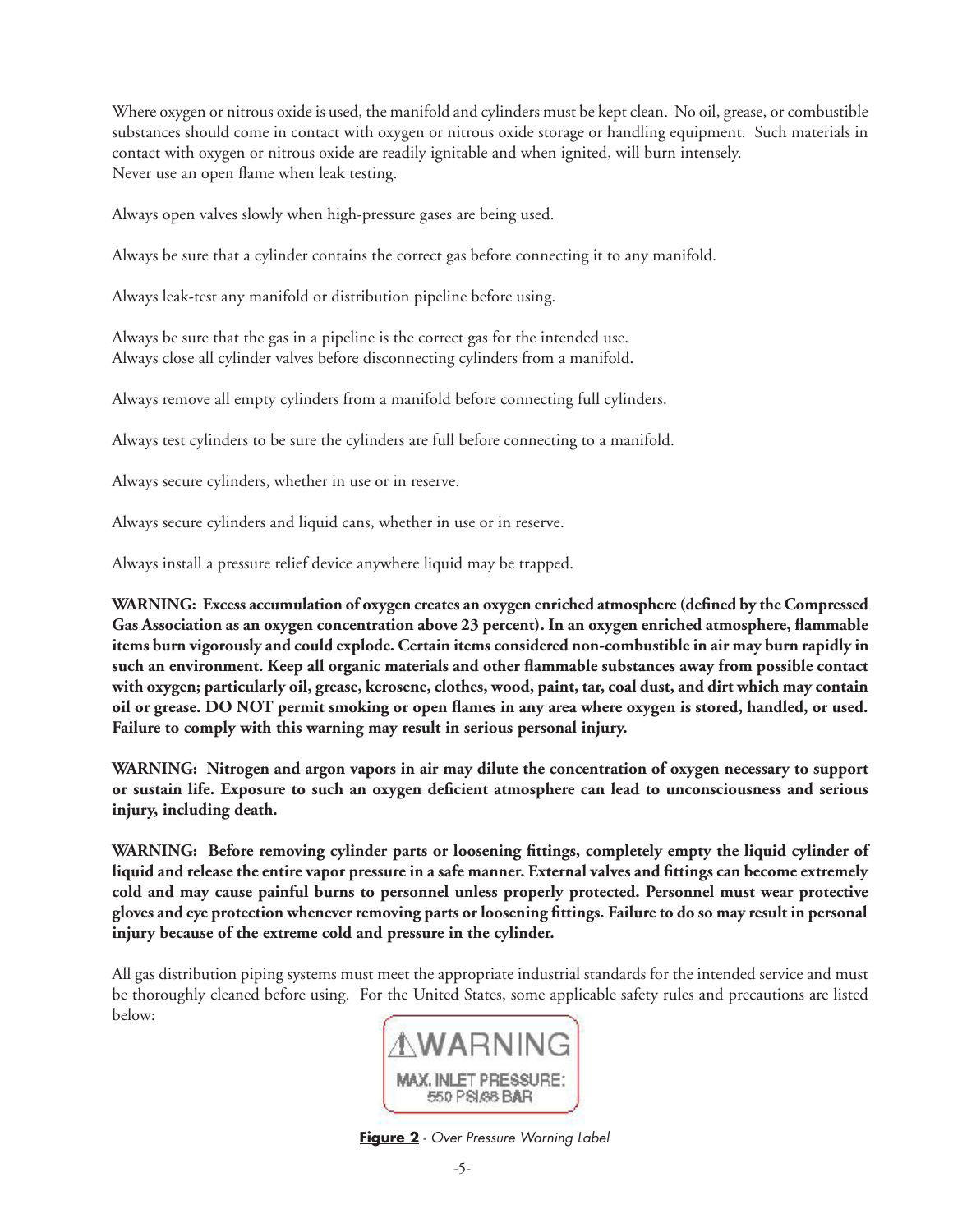- 1. American National Standards Institute standard Z49.1, Safety in Welding and Cutting, American Welding Society, 2501 NW Seventh Street, Miami, Florida 33125
- 2. N.F.P.A. Standard 51, Oxygen-Fuel Gas systems for Welding and Cutting, N.F.P.A., 470 Atlantic Avenue, Boston, Massachusetts 02210
- 3. N.F.P.A. Standard 51B, Cutting and Welding Processes (same address as #2).
- 4. CONCOA publication ADE 872, Safety Precautions in Welding and Cutting.
- 5. Local Ordinances
- 6. O.S.H.A. Standard 29 CFR
- 7. C.G.A. Pamphlet C-4, American National Standard Method of Marking Portable Compressed Gas Containers to Identify the Material Contained.
- 8. C.G.A. Pamphlet G-4, Oxygen Information on the properties, manufacture, transportation, storage, handling, and use of oxygen.
- 9. C.G.A. Pamphlet G-4.1, Equipment Cleaned for oxygen service.
- 10. C.G.A. Pamphlet G-4.4, Industrial Practices for Gaseous Oxygen Transmission and Distribution Piping Systems.
- 11. C.G.A. Pamphlet G-5, Hydrogen Information on the properties, manufacture, transportation, storage, handling, and use of hydrogen.
- 12. C.G.A. Pamphlet G-6, Carbon Dioxide Information on the properties, manufacture, transportation, storage, handling, and use of carbon dioxide.
- 13. C.G.A. Pamphlet G-6.1, Standard for Low Pressure Carbon Dioxide Systems at Consumer Sites.
- 14. C.G.A. Pamphlet P-1, Safe Handling of Compressed Gases in Containers.
- 15. C.G.A. Safety Bulletin SB-2, Oxygen Deficient Atmospheres.

\*C.G.A. pamphlets can be obtained from the Compressed Gas Association, 1235 Jefferson Davis Highway, Arlington, VA 22202-3239, (703) 979-0900. Publications: (703) 979-4341. Fax: (703) 979-0134.

Keep all cylinders and manifolds away from any source of high temperature over 120°F (50°C) or possible fire hazards. High-pressure gas contained in a closed cylinder becomes increasingly dangerous when exposed to high temperature because pressure increases and the strength of the cylinder decreases. Manifolds installed in open locations should be protected from weather conditions. During winter, protect the manifold from ice and snow. In summer, shade the manifold and cylinders from continuous exposure to direct sunlight. Always leave access to the manifold for cylinder replacement.

# **LOCATION**

The site chosen for the manifold installation shall be level, well ventilated, and at a safe distance from sources of flames,

sparks, and excessive heat. The manifold should not be placed in an area that may subject the manifold to damage from passing trucks, cranes, or other heavy machines. Oxygen manifolds must not be installed under shafting, belting, or other places where oil can drip on them. For additional location guidelines, see NFPA standard 50 and 55.

# **INSTALLATION**

Installing the system:

- 1. Be sure to consider all factors when selecting materials.
- 2. Do not use oil or grease on fittings.
- 3. Be sure that all fittings are secure and leak tight. Teflon tape should be used on pipe threads.
- 4. Purge devices: These devices can be purchased as accessories. Purge devices are used to remove toxic, corrosive, or flammable gases from the customer's system to a safe discharge area. This is particularly helpful when an internal problem occurs (such as regulator malfunction).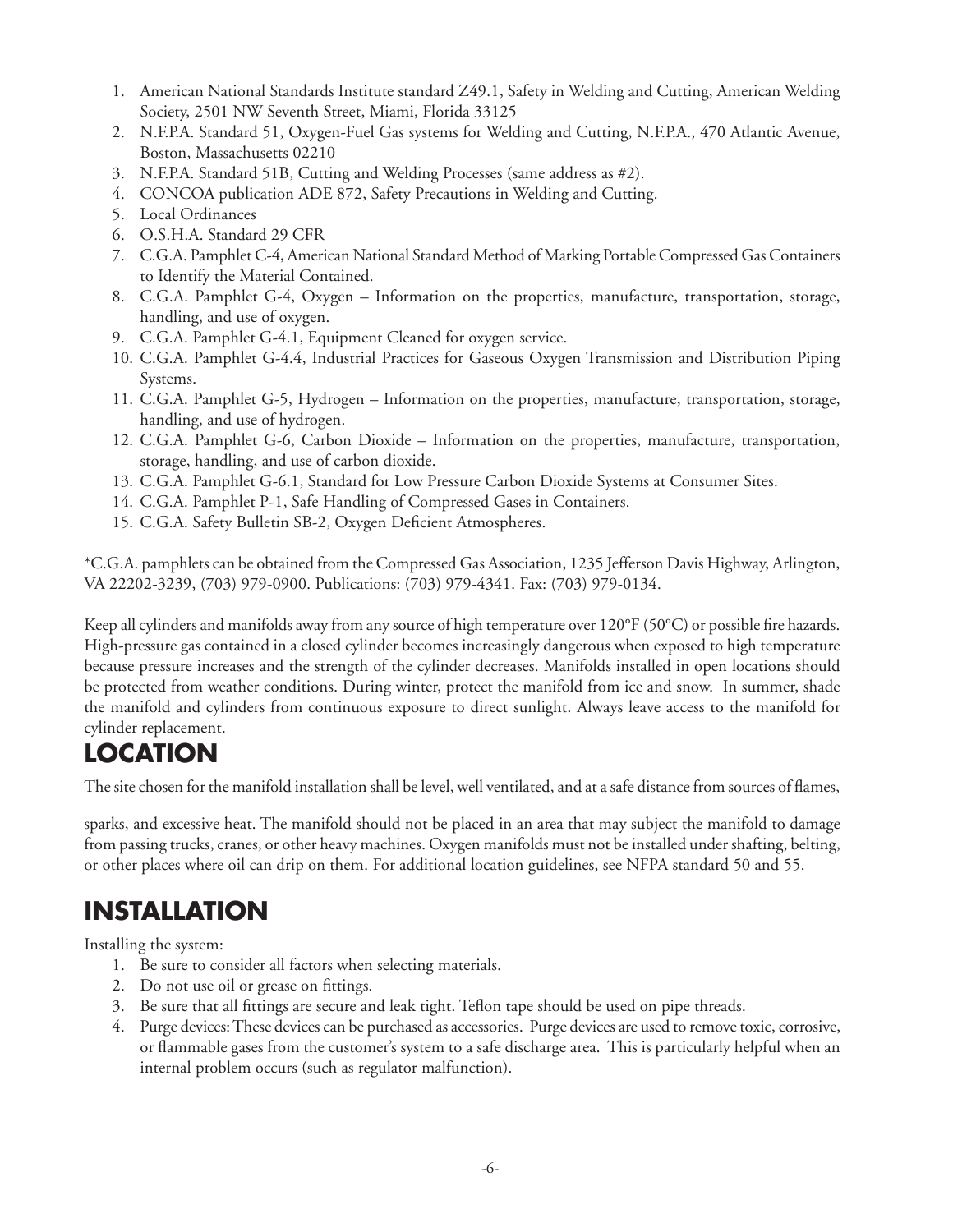## **INSTALLING INLET AND OUTLET CONNECTIONS**

Use an open-end wrench, not a pipe wrench, to install accessories to the system. The NPT connections require the use of Teflon tape on the threads to make a gas tight seal. On stainless steel connections, the Teflon tape helps prevent the connections from galling together when tightening or loosening. Follow these rules when using Teflon tape.

Taping procedure:



Before applying Teflon tape, inspect the NPT threads and if necessary, clean the fitting to remove any dirt or thread sealant that remains on the threads. Start the Teflon tape on the second thread as shown above; make sure the tape does not overlap the end of the fitting. As the tape is wrapped in the direction of the thread spiral, pull tightly on the end of tape so that the tape conforms to the threads. Apply two overlapping layers of Teflon tape. Cut off the excess tape and press the end firmly into the threads.

## **GAS MANIFOLD INSTALLATION**

## **WALL MOUNTING**

- 1. Determine and mark the vertical center line for installation of the IntelliSwitch system.
- 2. Measure from the floor 73" and make a mark on the center line. Using a level, draw a horizontal line from the mark extending approximately 10 inches to the left and right of center. The height of 73" is recommended; the typical installation for high-pressure cylinders needs 66 inches between the floor and the "INLET" port. Leave enough space between the cylinder tops and the manifold. (See Figure 4)



**Figure 4** - *Manifold extension assembly*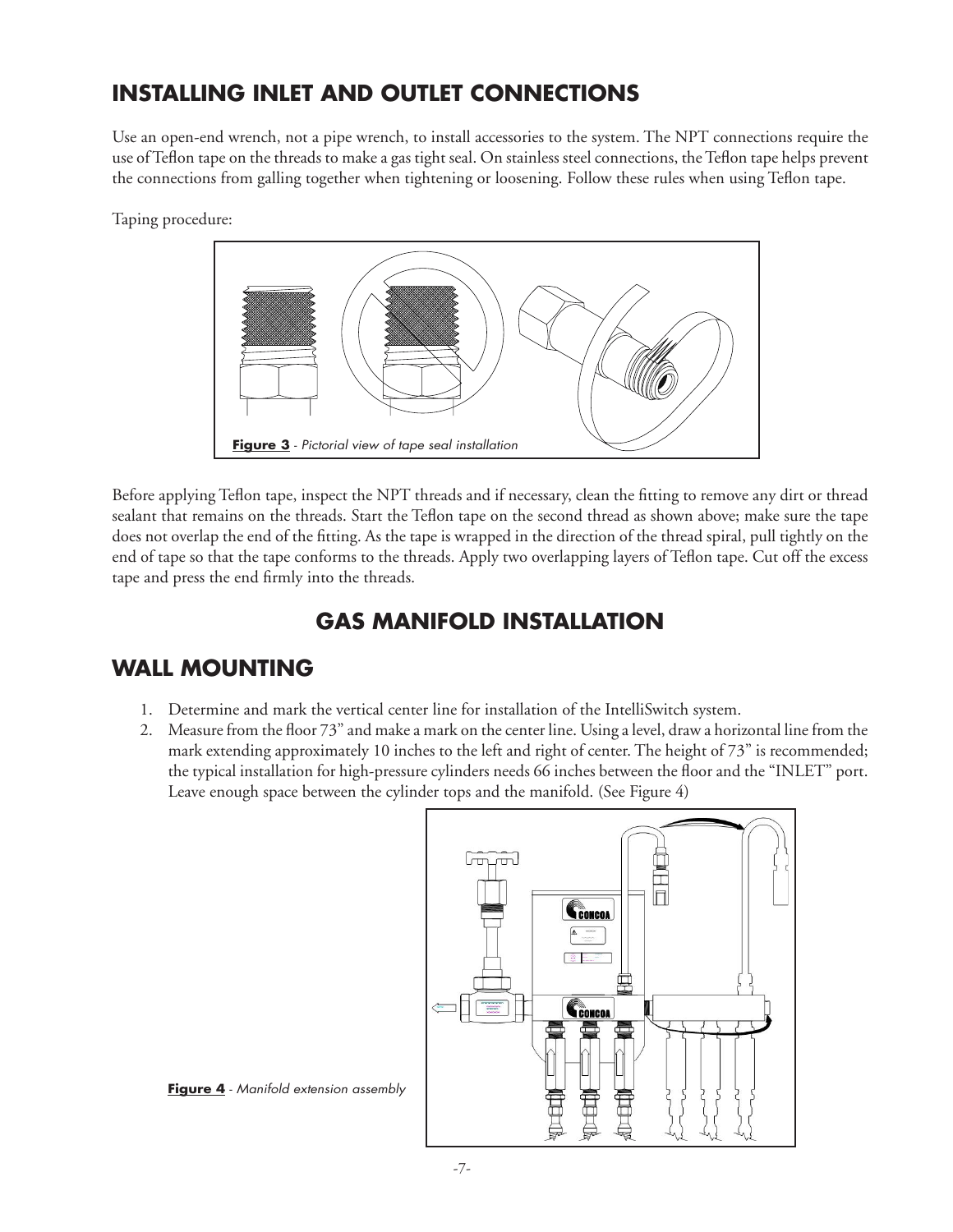- 3. If the manifold capacity consists of four or more liquid cylinders remove the manifold block's end ½" pipe plug.
- 4. Apply Teflon tape to the male NPT end of the manifold extension. Then install the manifold extension kit into the ½" F-NPT end of the previous manifold block. Remember to secure both blocks while tightening the NPT connection.
- 5. Clean and apply new Teflon tape to the ½" pipe plug. Secure extension block while installing plug into the end female NPT port.
- 6. Use the mounting template on page 15 to locate the bracket's 3/8th mounting holes on the wall. Align the template cross hairs on the horizontal line so that it is centered with the vertical line. Mark the location of the two mounting bolt holes.
- 7. Use appropriate hardware when anchoring the mounting bracket in the level position on the wall.
- 8. Attached the pre-swaged relief goose neck to the male compression tube fitting located at the top right hand side of the manifold block.
- 9. Make sure that all connections are tightened.
- 10. Close the cryogenic valve by rotating handle clockwise till it stops.
- 11. Install the cryogenic hoses to the flare adapter located beneath each cryogenic check valve finger tight.
- 12. While securing the flare adapter tighten the cryogenic hose swivel adapter wrench tight.
- 13. Install the remainder of the cryogenic hoses in the same manner.
- 14. Connection to an appropriately sized vaporizer is to be made at the ½" F-NPT connection located on the cryogenic isolation valve.

#### **WARNING: Remember that an approved pressure relief device is required anywhere liquid may be trapped.**

15. Refer to "Connecting a Cylinder" for directions on connecting the cryogenic transfer hose to the liquid cylinder.

## **630 CRYOGENIC MANIFOLD INSTALLATION (CYLINDER MOUNT)**

- 1. If the manifold capacity consists of four or more liquid cylinders remove the manifold block's end ½" pipe plug.
- 2. Apply Teflon tape to the male NPT end of the manifold extension. Then install the manifold extension kit into the ½" F-NPT end of the previous manifold block. Remember to secure both blocks while tightening the NPT connection.
- 3. Clean and apply new Teflon tape to the ½" pipe plug. Secure extension block while installing plug into the end female NPT port.
- 4. Attach the pre-swaged relief goose neck to the male compression tube fitting located at the top right hand side of the manifold block.
- 5. Make sure that all connections are tightened.
- 6. If necessary, rotate manifold bracket as illustrated in Figure 5 by removing the four screws located in the back of the manifold.
- 7. Re-insert and tighten screws.
- 8. Hang bracket assembly on the center most cylinder as illustrated in Figure 6.
- 9. Close cryogenic valve by rotating handle clockwise till it stops.
- 10. Install each cryogenic hose to the flare adapter located beneath each cryogenic check valve finger tight.
- 11. While securing the flare adapter tighten the cryogenic hose swivel adapter wrench tight.
- 12. Install the remainder of the cryogenic hoses in the same manner.
- 13. Connection to an appropriately sized vaporizer is to be made at the ½" female NPT port located on the cryogenic isolation valve.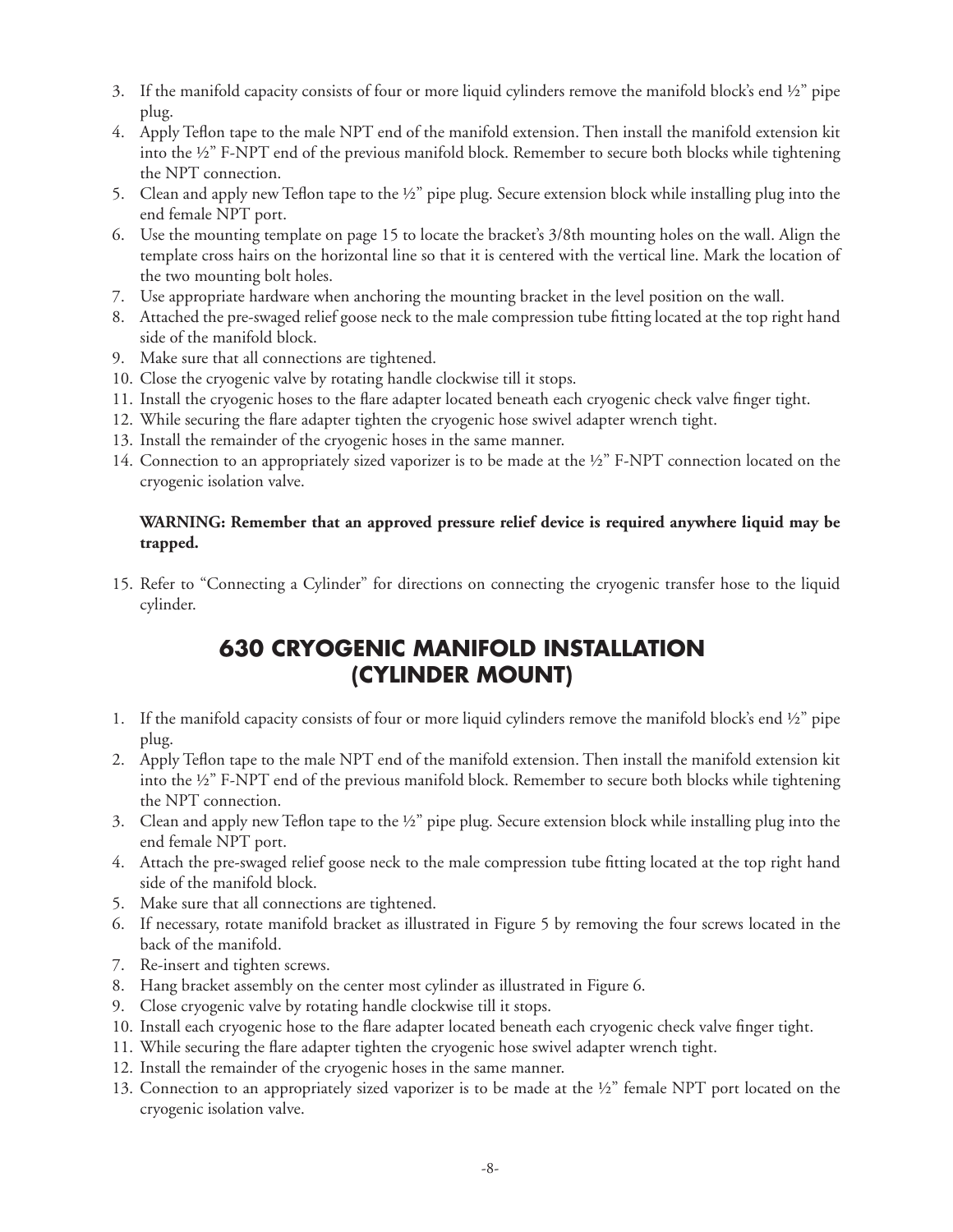#### **WARNING: Remember that an approved pressure relief device is required anywhere liquid may be trapped.**

14. Refer to "Connecting a Cylinder" for directions on connecting the hoses to the cylinder.



### **CONNECTING A LIQUID CYLINDER**

Read the next section before replacing empty cylinders. The 630 series cryogenic manifold is to be used with a vaporizer rated for a minimum of 600 psi service. The vaporizer should be cleaned for the appropriate gas service. Tap water should not be used to flush the internal porting of the vaporizer due to the potential for mineral deposits. The vaporizer should have 1 ½ the vaporization capacity as the maximum flow rate for an eight hour period. Optimum performance is achieved when the 630 is used in conjunction with a 629-2xxx series vent manifold to equalize the head space of each liquid cylinder.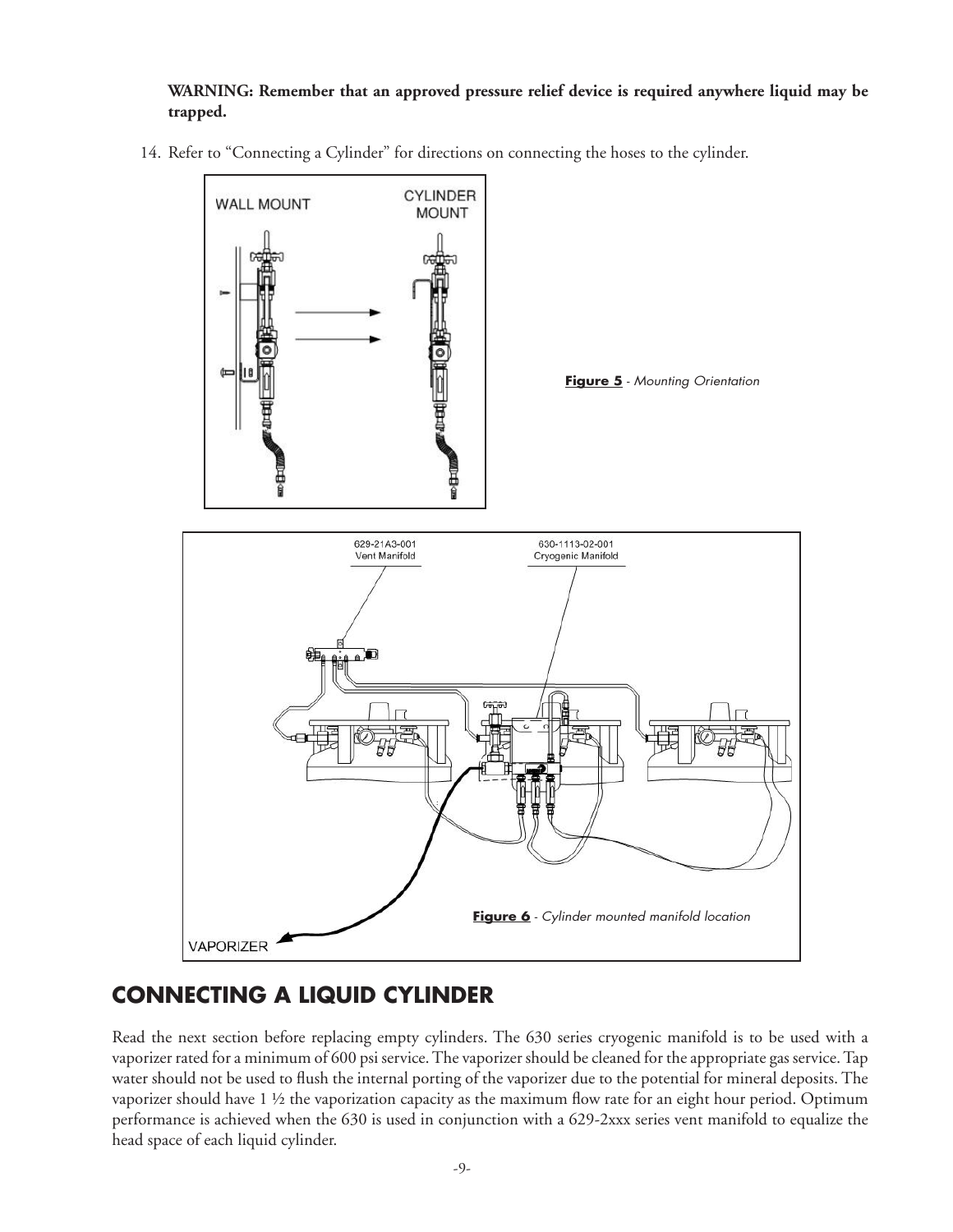- 1. Before connection, move all cylinders with a cylinder cart to the work site:
	- a. Secure cylinder to the floor, wall, stand or bench with the appropriate chain or strap to prevent toppling.
	- b. The large diameter ring located at the top of the liquid cylinder protects the piping and valves.
	- c. Be sure all cylinder valves are tightly closed. (clockwise)
	- d. Remove the cylinder valve plug, if any.
	- e. Pay careful attention when connecting hoses to each cylinder valve because the liquid and vent use valves utilize the same flare connection.
	- f. Always close valves before removing hose connections.
	- g. Always maintain control of the disconnected hose end while pressure dissipates to prevent whipping.
	- h. Always wear the proper safety attire rated for cryogenic exposure.
	- i. Exposure to cryogenic gas will cause severe damage to your health.
- 2. If the 630 cryogenic-manifold is used in conjunction with a 629 vent manifold kit as illustrated in Figure 9 follow steps 2a-i. Connect the 629-2xxx hoses to the liquid cylinder's vent use valve in the following manner:
	- a. Use Figure 7 for the following instructions.
		- i. **WARNING: Pay extreme caution when connecting the 629 vent-manifold hose to the vent use valve because the liquid use valve utilizes the same CGA connection. Cryogenic exposure to the vent hose Teflon core may cause premature failure.**



**Figure 7** - *Top view of a typical liquid cylinder valve arrangement*

- ii. Please note that Figure 7 represents typical valve arrangements from both Chart (MVE) and Taylor Wharton.
- b. If connecting a full cylinder proceed to step 4.
- c. Close the vent use valve (clockwise) of each cylinder connected to the vent manifold. If equipped with an auxiliary pressure building (APB) circuit turn off the APB's gas use valve as illustrated in Figure 8.
- d. Loosen the pigtail flare connection to the cylinder's vent use valve a quarter turn to depressurize the vent manifold. A restrictive flow orifice has been installed between the manifold block and the pigtail to prevent whipping during a cylinder exchange.

**WARNING: The operator should secure the pigtail with one hand until exhausting of gas has subsided.**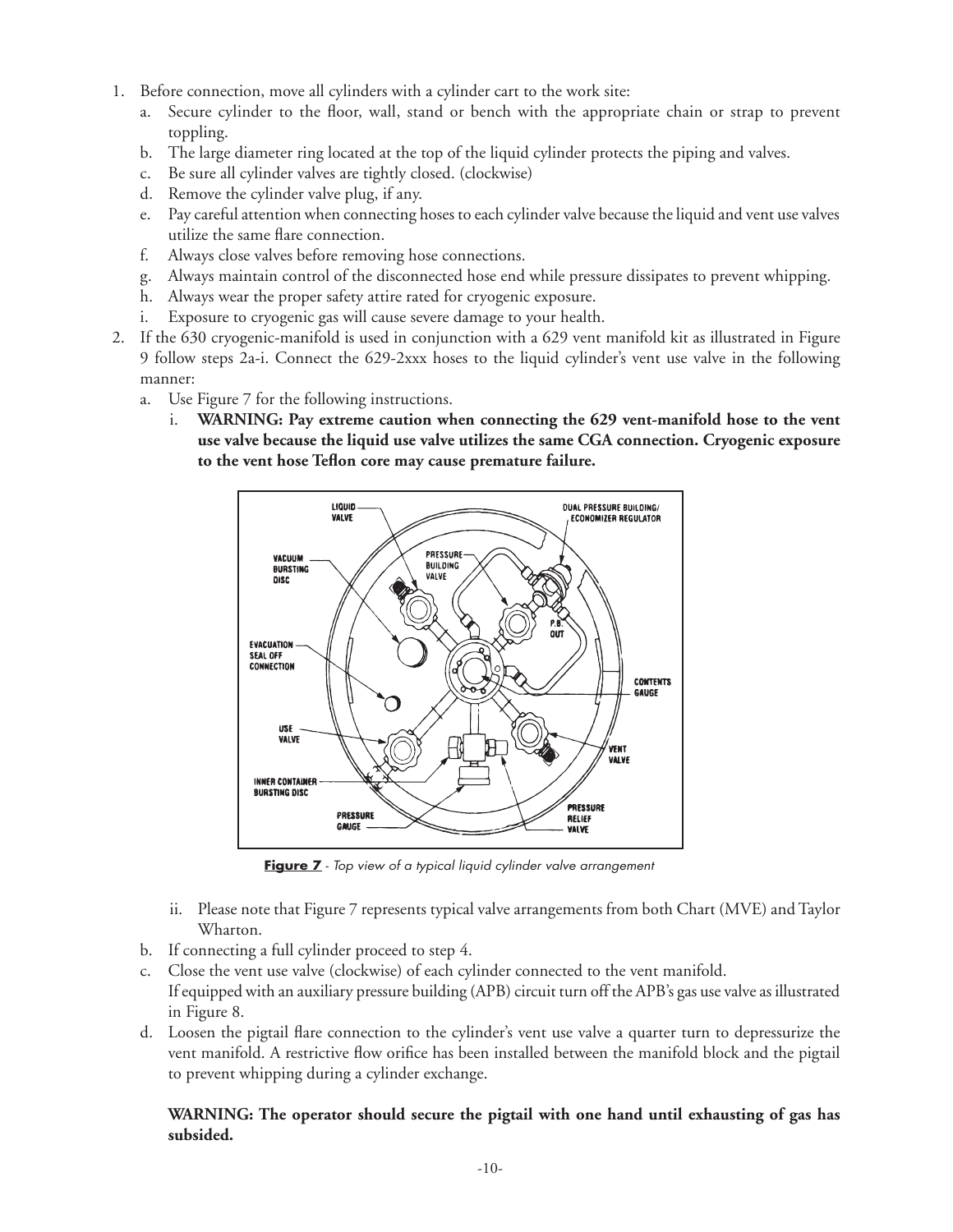

- e. Finish removing the flare connection.
- f. Repeat process for each empty cylinder connected to the manifold.
- 3. Next disconnect the 630 cryogenic manifold hoses in the following manner.
	- a. Close the 630 main isolation valve attached to the manifold block.
	- b. Close liquid use valve (clockwise) of each liquid cylinder connected to the cryogenic manifold.
	- c. If replacing an empty cylinder, loosen the hose flare connection to the cylinder's liquid use valve and quarter turn to depressurize the hose.

#### **WARNING: The operator should secure the hose above the swivel flare connection while exhausting of liquid/gas phase.**

#### **WARNING: Always wear the proper safety attire designed to protect against cryogenic exposure.**

#### **WARNING: Exposure to cryogenic gas will cause severe damage to your health.**

- d. Finish removing the flare connection.
- e. Repeat process for each additional liquid cylinder to be used on the manifold.
- f. Replace the empty cylinders.
- 4. Identify the full cylinder's liquid use valve. It is typically 180 degrees opposite the vent use valve as illustrated in figure 7.
- 5. Tighten each 630 cryogenic hose flare nut onto each full cylinder liquid use valve connection. Do not cross thread or force. If it does not fit, the connection may be incorrect for the type of Gas.
- 6. Connect each remaining full cylinder in like manner.

#### **WARNING: Pay special attention when reconnecting the hose to the new liquid cylinder liquid use valve because both the vent and liquid use valves incorporate the same connection.**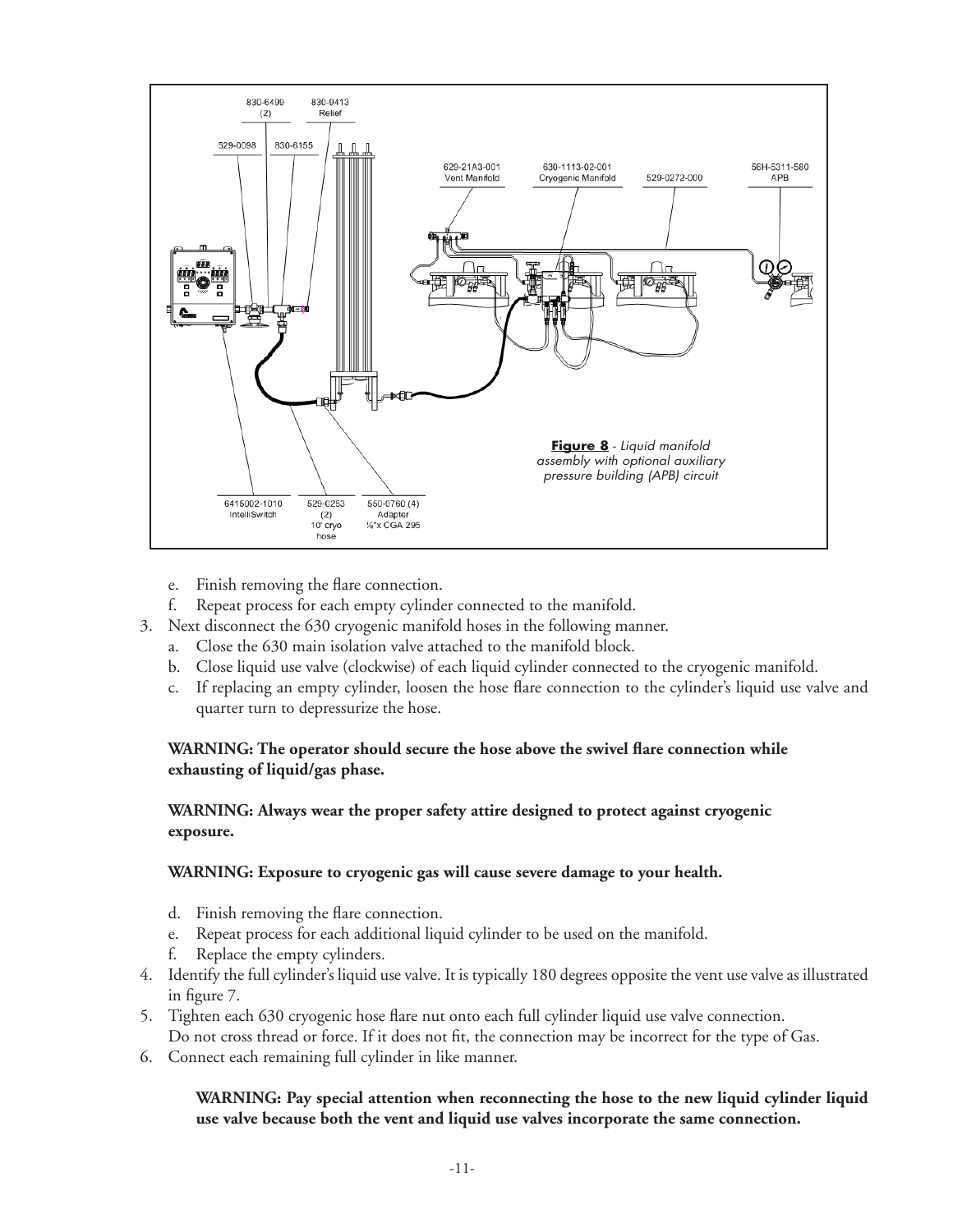- 7. Next connect the vent use manifold hoses in the following manner.
	- a. Identify the full cylinders vent use valve. It is typically 180 degrees opposite the liquid use valve as illustrated in figure 7.
	- b. Tighten the vent hose flare nut onto the vent use valve connection of each cylinder. Do not cross thread or force. If it does not fit, the connection may be wrong for the type of gas being used.

#### **WARNING: Pay extra caution when reconnecting the pigtail to the new liquid cylinder vent use valve because both the vent and liquid use valves incorporate the same connection.**

- c. Connect each remaining full cylinder in like manner.
- 8. Open each vent use valve (counter clockwise).
- 9. If equipped with an auxiliary pressure building (APB) circuit as illustrated in Figure 8, open the APB's gas use valve. Otherwise go to step 10.
	- a. Adjust the APB regulator output to at least 50 psi above the pressure control device's (regulator or switchover) line pressure.
- 10. If not equipped with an auxiliary pressure building circuit as illustrate in Figure 9, open each cylinder's pressure building (PB) valve and adjust the PB regulator at least 50 psi above the pressure control device line pressure. A greater pressure differential may be required for higher flow requirement.

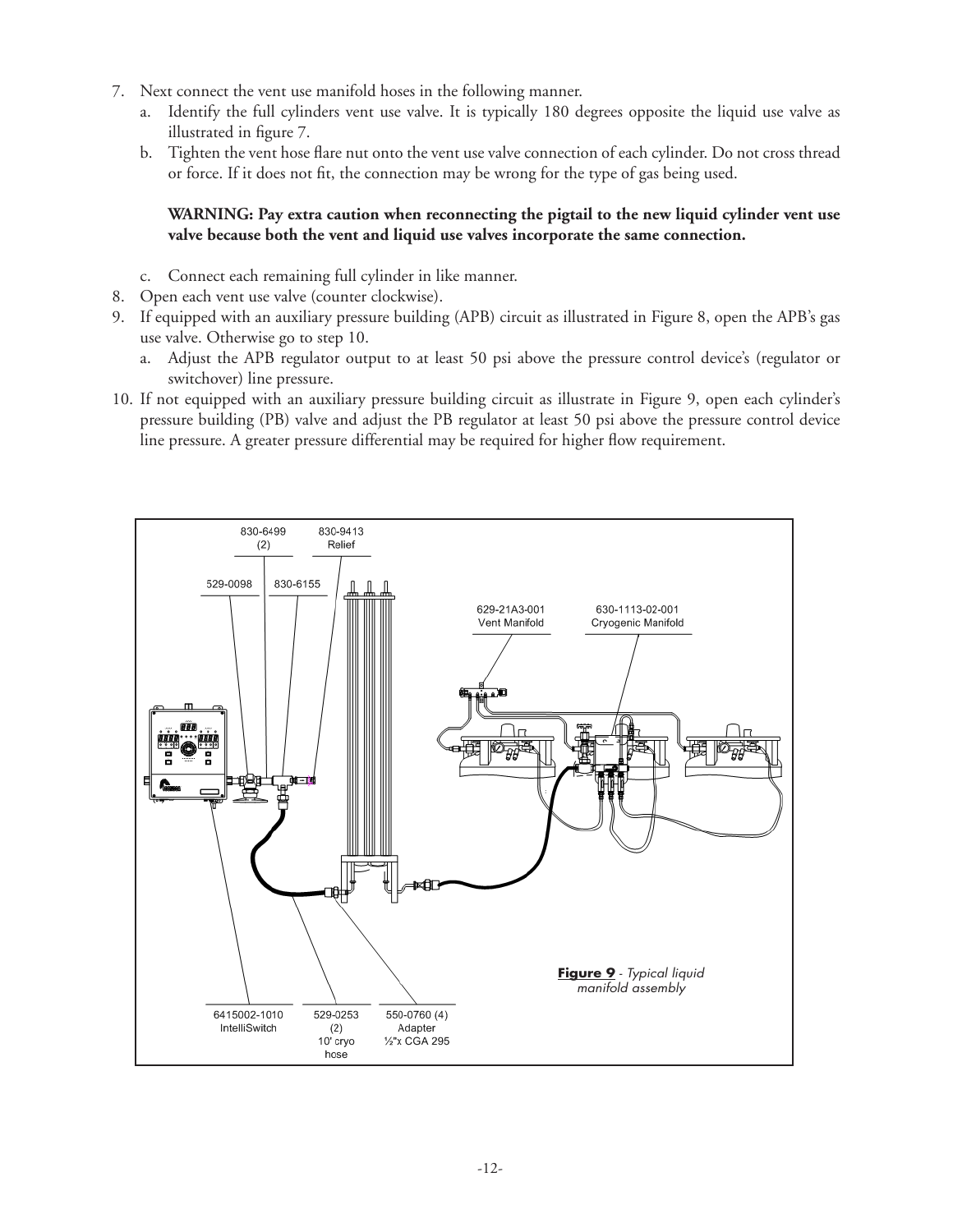- 11. Check all vent use manifold joints for leaks. If leaks are observed tighten joint, otherwise continue to step 14.
- 12. If the leak can not be repaired depressurize the vent manifold system and repair joint.
- 13. When no leaks are observed repeat steps 8-10. a. The vent manifold is ready to use.
- 14. Fully open each cylinder's liquid use valve (counter clockwise).
- 15. Check all 630 cryogenic manifold joints for leaks. If leaks are observed tighten joint.
- 16. If the leak can not be repaired depressurize the cryogenic manifold system and repair joint.
- 17. When no leaks are observed open each cylinder's liquid use valve (counter clockwise) a. The cryogenic manifold is ready for use.
- 18. Fully open the 630 cryogenic manifold's main isolation valve.
- 19. The system is ready for use.

## **OPERATION**

The 630 cryogenic manifold requires an external vaporizer rated for 600 psi service with 1 ½ the vaporization capacity as the maximum flow rate for an eight hour period. For optimal performance the delivery system should include a 629 vent kit with an auxiliary pressure building (APB) circuit and a pressure control device as illustrated in Figure 8. The 641 IntelliSwitch is ideal for continuous operation, where as the 623 series regulator works well in periodic service. Utilizing the 629 vent kit with APB the 630 is capable of delivering an equivalent of 4,000 cfh to an appropriately sized vaporizer. If configured with just the 629 vent kit the 630 is capable of doubling the liquid cylinders gaseous flow capacity. Typically, a 180-200 liter liquid cylinder is capable of delivering 350-400 cfh gas for one hour without a significant drop in pressure.

The operator should follow the instructions in the "Connecting a Liquid Cylinder" section for manifold operation.

When the system is not in use the operator should shut off the 630's main isolation valve, each liquid cylinder's pressure building, vent and liquid use valves. Then if equipped, the APB circuit liquid cylinder's pressure building, and gas use valves must be closed. Finally, the APB's regulator adjusting knob must be backed out to disengage the adjusting spring.

# **MAINTENANCE**

At regular intervals, the Manifold system should be checked for leaks and proper function (see Troubleshooting). The pigtail check valve should also be checked for leaks when a depleted cylinder is removed. Note: the system inlet and pigtail should be pressurized when checking for leaks. Any leaks in the system should be corrected immediately.

# **TROUBLESHOOTING**

Typical symptoms listed below indicate the 630 cryogenic system malfunctions needing repair. Replace immediately with a clean, repaired, tested or new part if the following occurs:

- 1. Gas or liquid phase leaking from a joint.
- 2. Manifold main isolation valve does not shut off the liquid flow to the down stream vaporizer.
- 3. The cryogenic relief does not reseat.
- 4. The spring loaded non-return check valve does not stop the back flow of liquid phase when a hose is disconnected from the cylinder. This may take approximately 3-5 minutes depending on the length of hose.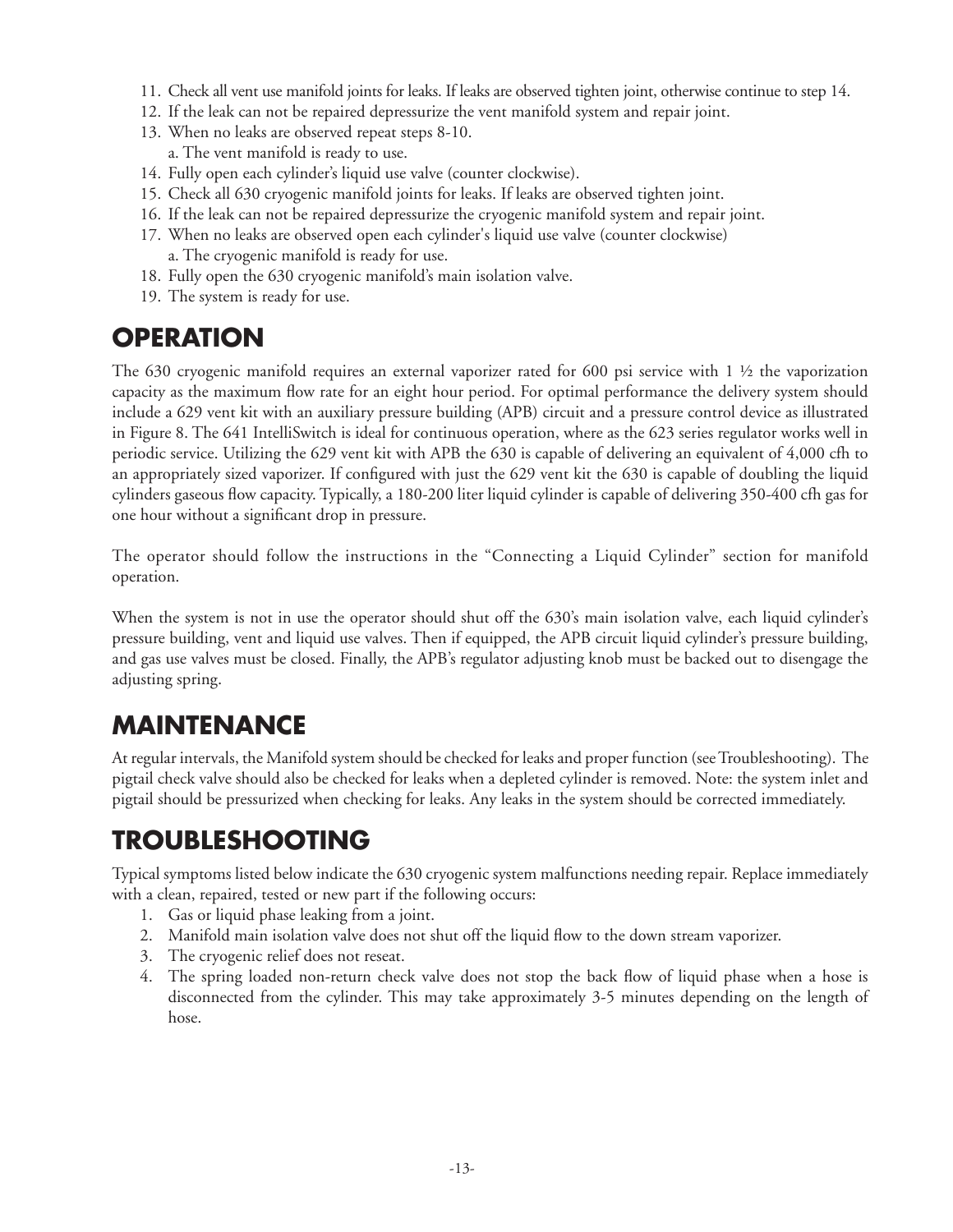# **SERVICE**

A Unit that is not functioning properly should not be used and should be returned to CONCOA for service. A Return Material Authorization (RMA) number must be issued for any product returned to CONCOA for service. Please contact a Customer Service Representative at 1-800-225-0473 to receive this number. You will be asked to provide:

- 1. Model Number
- 2. Gas Service
- 3. Inlet pressure and type of gas supply
- 4. Outlet pressure
- 5. Approximate gas usage

When shipping product back to CONCOA for repair the following steps should be followed:

- 1. Package the product sufficiently to prevent damage. If possible return product in its original packing.
- 2. Include RMA number on the outside of the carton.
- 3. Ship prepaid.
- 4. Include a written description of the problem you encountered with the product inside the package.
- 5. Include a statement of the gas service the product was used in.
- 6. Purge all equipment before shipping to protect the transporter and service personnel. Purging is especially important if the equipment has been in hazardous or corrosive gas service.

Return trip transportation charges are to be paid by the Buyer. In all cases where the warranty has expired, repairs will be made at current list price for the replacement part(s), plus a reasonable labor charge.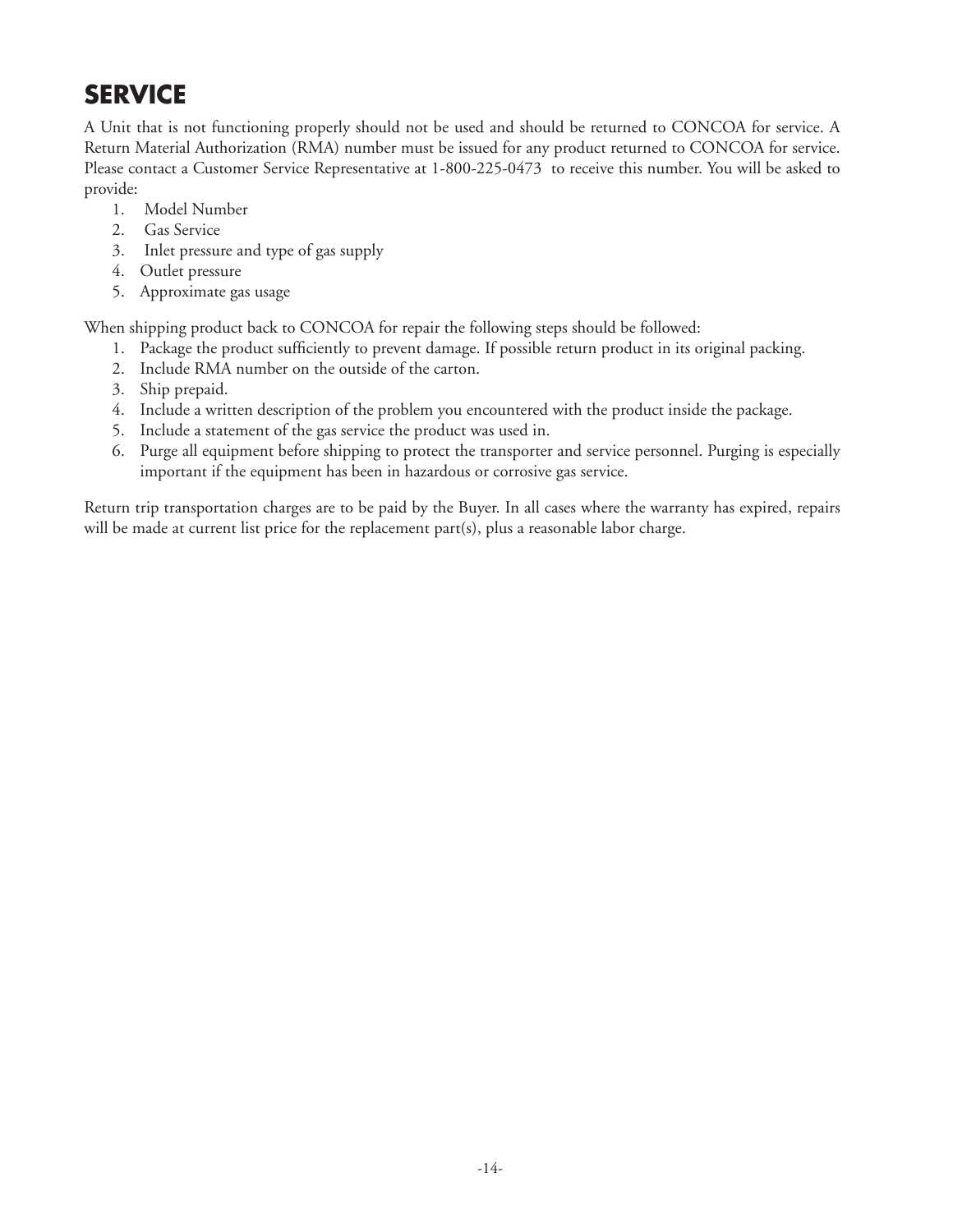